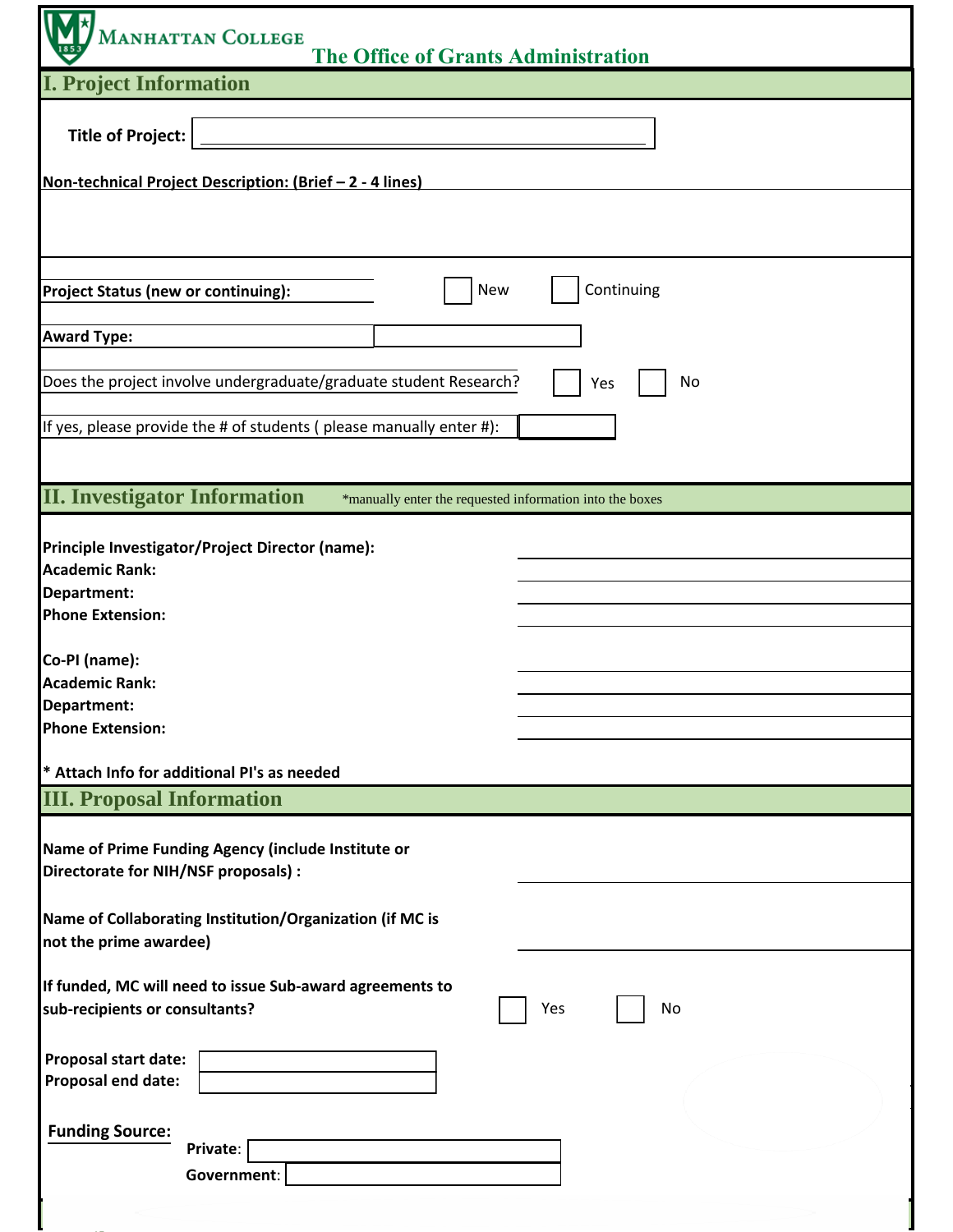| <b>IV. Budget Detail</b>                                                                                                      |
|-------------------------------------------------------------------------------------------------------------------------------|
|                                                                                                                               |
| <b>Total Direct Costs:</b>                                                                                                    |
| <b>Total Indirect Costs:</b>                                                                                                  |
| <b>Total Request:</b>                                                                                                         |
| <b>Indirect Costs Calculation:</b><br>*See DHHS rate agreement form for applicable information if needed                      |
| Does the sponsor limit or exclude<br>Yes<br>No<br>indirect costs?                                                             |
| If yes, what is the Sponsor's<br>published IDC cost rate?:                                                                    |
| <b>V. College Resources</b>                                                                                                   |
| Does this Project require MC funds or resources to operate (e.g., course releases, use of space or                            |
| Yes<br>No<br>facilities, equipment - including MC vehicles, renovations, maintenance, etc.)?                                  |
| If yes, does it have cost sharing? (select type, if no cost sharing - leave blank or select none)                             |
| If there is cost sharing, please fill out the cost sharing information form                                                   |
| <b>VI. Compliance Requirements</b>                                                                                            |
| 1.) Are human subjects to be used in any capacity (including surveys or interviews)?<br>No<br>Yes                             |
| 1a.) If yes, has the IRB application been submitted?<br>Yes<br>No                                                             |
| <b>IRB Approved</b><br>1b.) If submitted, please select the status of the application:<br>In Review                           |
| 2.) Has the PI/Senior personel completed Responsible Conduct Research (RCR) training?<br>No<br>Yes                            |
| 2b.) If yes, please state the completion date of the training:                                                                |
| 3.) Are Biological, Chemical or Radioactive Hazardous Materials used in this project?<br>lNo<br>Yes                           |
| 4.) Does the proposal include any Proprietary and/or Confidential Information?<br>Yes<br> No                                  |
| 5.) Does this project include collaboration w/ a researcher or institution outside the U.S.?<br>Yes<br>No                     |
| 6.) Have all Key Personnel completed a Col disclosure form within the past 12 months?<br>Yes<br> No                           |
| <b>VII. Assurances</b>                                                                                                        |
| Principal Investigator / Project Director Assurance:                                                                          |
| By signing this routing form, I: 1) acknowledge and accept responsibility for the technical content and quality               |
| of the proposed project; 2) assure that the project and other professional activities and the College mission are compatible; |
| 3) assure that the information contained on this form is true, accurate and complete to the best of my knowledge; 4)          |
| acknowledge and accept responsibility for the financial and scientific conduct of this project, and to be bound by the terms, |
| conditions, and reporting requirements of any award agreement which supports this activity and by MC policies; 5) assure      |
| that arrangements have been made to fund any cost sharing or other special resources needed to conduct this work; 6)          |
| understand that any false, fictitious or fraudulent statements or claims may subject me to criminal, civil, or administrative |
| penalties; 7) certify that I have not been debarred or suspended from doing government-sponsored work.                        |
| PI/PD<br><b>Date</b>                                                                                                          |
|                                                                                                                               |
|                                                                                                                               |
|                                                                                                                               |
|                                                                                                                               |
| <b>School Dean</b><br><b>Department Chair</b>                                                                                 |
|                                                                                                                               |
|                                                                                                                               |